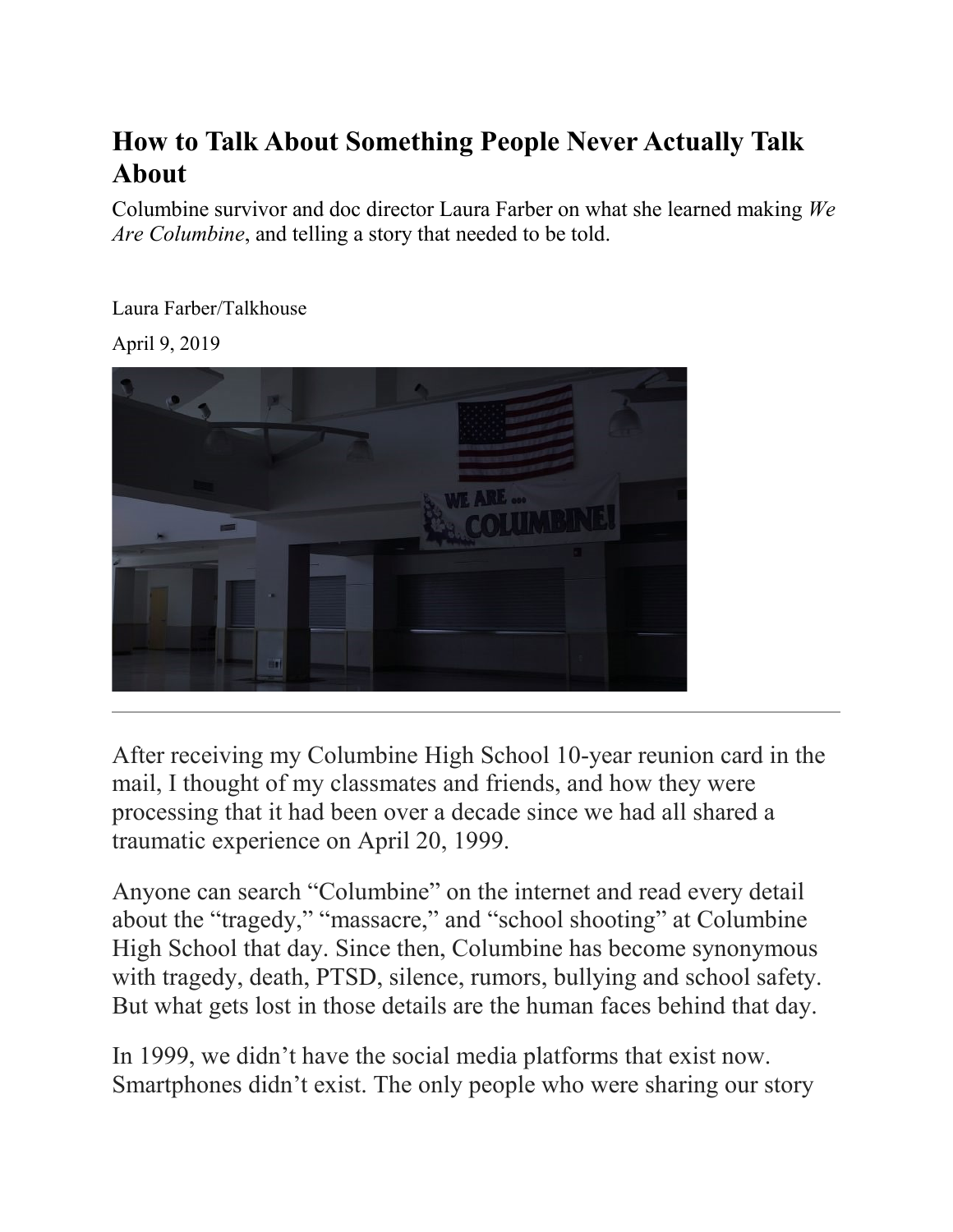was the press – who mainly broadcast sound bites from us while we were too young to understand what we had experienced. Our words got twisted, and we stayed angry and silent; afraid of being exploited further, and afraid of not being able to heal.

I wondered if it would it be possible for the survivors I knew to share our experiences in our own words, point out the lessons we learned from being at the center of a media circus, and talk about how we're healing – and continuing to heal. What does a future shaped by this tragedy look like?

Being a part of the experience put me in the rare position to tell this story, and I thought it should be done as a feature documentary. But as a first-time director, I didn't know how hard it would be to create a film from start to finish. Driven by the need to tell the story with the right narrative, and backed by an incredible team of producers and creative storytellers, I decided to reach out to a few alumni to see if they were interested.

It was harder than I had anticipated to get people to participate in the film. Much of the community does not want to talk about that day – and definitely not on camera. I finally convinced one of our subjects, Amy, to do a test interview. It was candid, raw and emotional, and left me wanting to speak with more survivors. From there, I reached out to Gus, a friend who was willing to share his memory of events. Another friend, Zach, was initially hesitant to speak with me, but agreed to add his perspective. After searching through photos from my childhood, I found a photo of Jaimi and I and found her info online. The rest was serendipitous.

These four incredible people share the screen with the former principal, Frank DeAngelis and an amazing first-year teacher, Kiki Leyba. Leyba was the designated chaperone for our crew while filming in the school, and his compassionate and thoughtful dialogue inspired me to request an on-camera interview from him as well.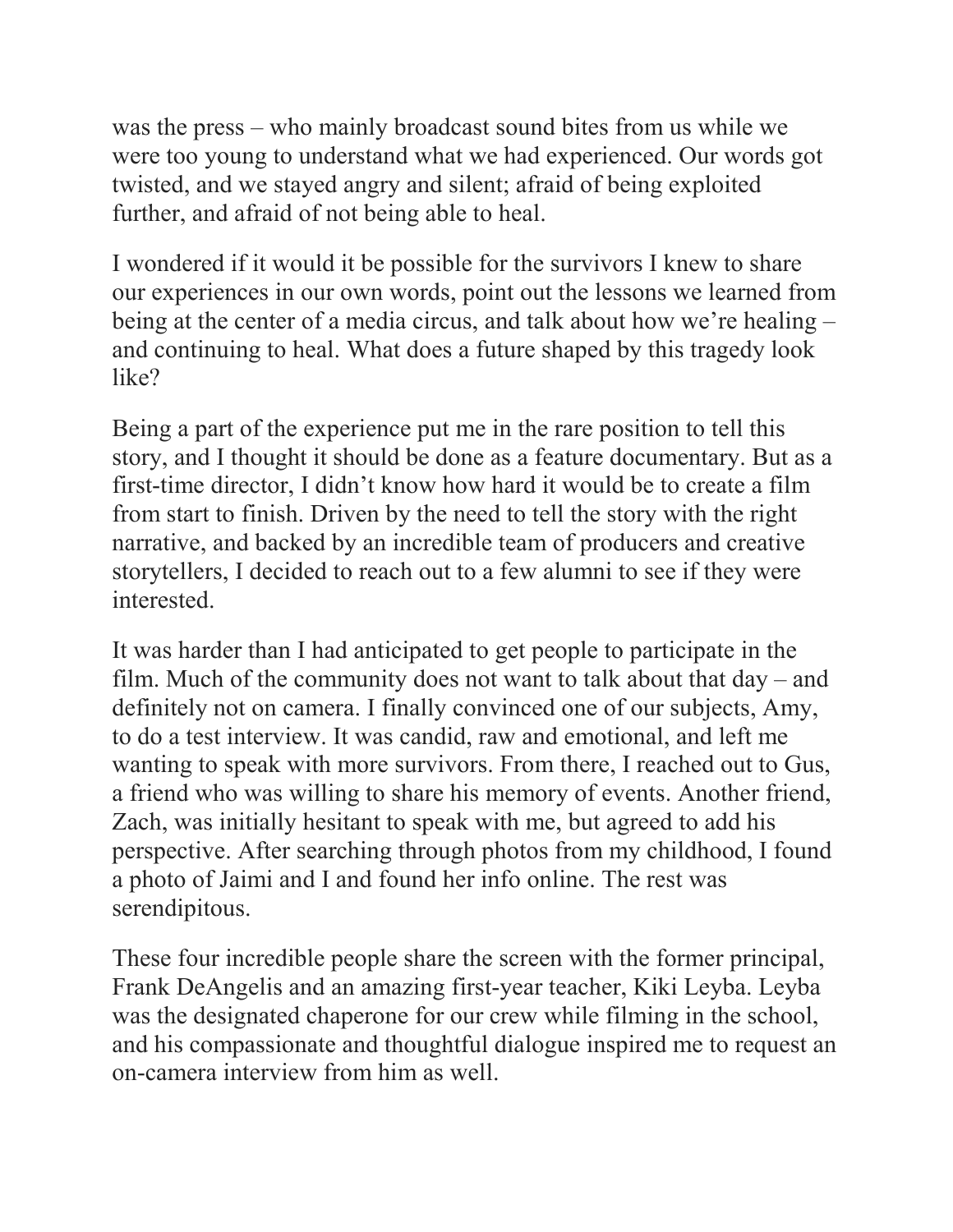

 Director Laura Farber, cinematographer Joe Fitzgerald and subject Jaimi Norden during the making of *We Are Columbine*

Now that I had the main subjects for my film, I somehow had to convince them to go back into Columbine High School to tell their story. To do that, I promised all of them that I would not sensationalize the experience or events of April 20, 1999. I would not include any of the video footage from the cafeteria or any other gruesome imagery, and I would not name the attackers. As someone who had been through it with them, I wanted to make sure I was telling this story with sensitivity.

I was determined to make this film about the collective experience of the people who were there, and not about the crime. I wanted it to be about the kids that went through it and how we have been healing on our own, but also about how we have come together to help each other. My hope is that by making this documentary, all of us can help future survivors of mass shootings – just by talking about it.

The journey to complete *[We Are Columbine](https://www.wearecolumbinefilm.com/)* took me seven years. I knew what would end up on screen would be important, but I never anticipated that talking with my subjects would hold the key to, and motivation for, my own healing. I couldn't put myself on screen, but I